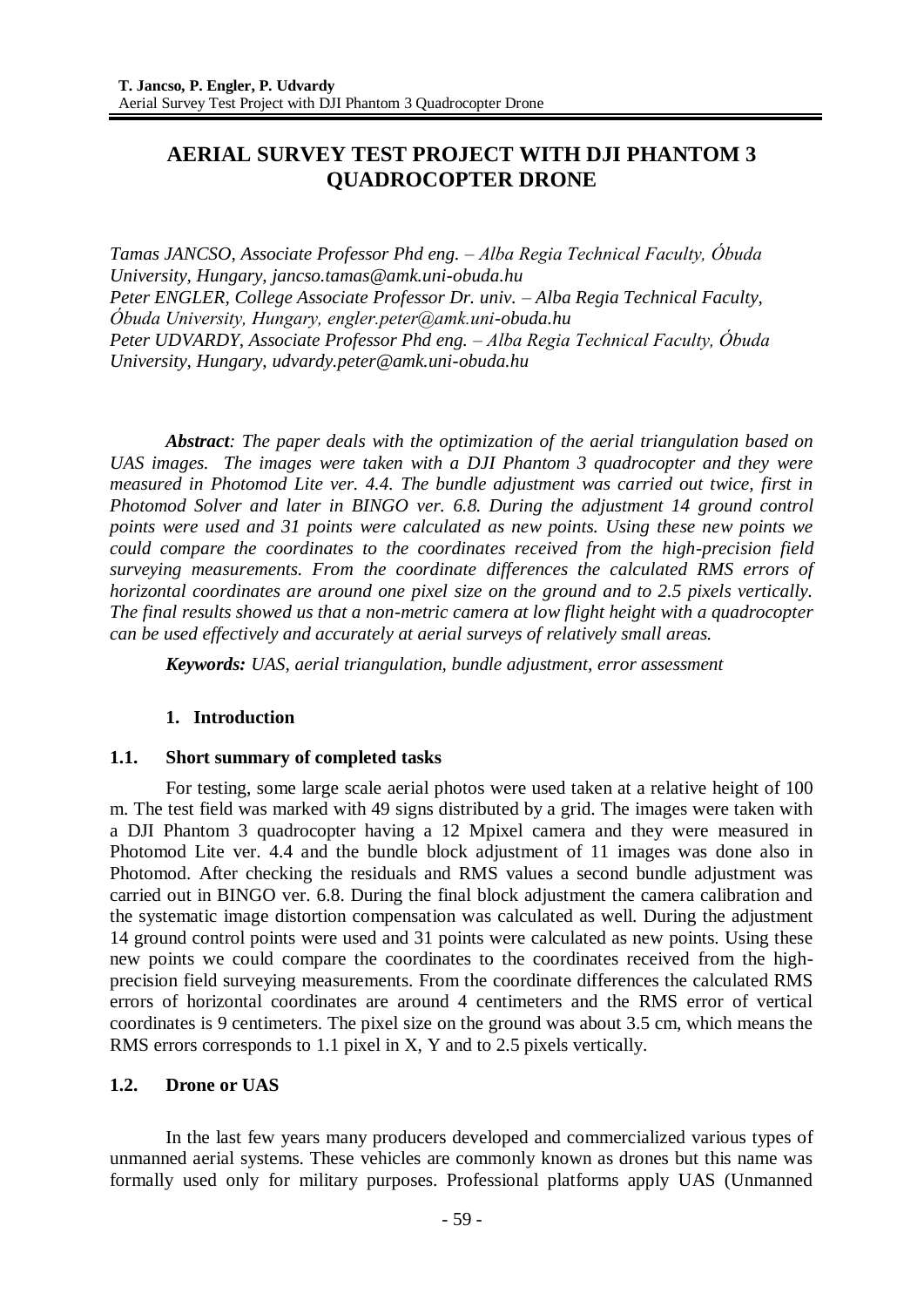Aerial System), UAV (Unmanned Aerial Vehicle), or in Hungarian special language PNR. These devices are grouped as followed:

- according to the manner of usage: military or civic,
- according to the construction: fixed winged, copters, flapping winged, balloons,
- according to the controlling system: terrestrial, GPS controlled, mixed,
- according to the engine type: electrical, internal combustion or gas turbine,
- according to the range: close, small, medium, remote,
- according to the significant flying parameters: flying height, term, velocity,
- according to the on board sensors: photo camera, video camera, laser scanner, radar, olfactometer.

There are many available literature on this topic and there are factories and users, amateurs and professionals in both cases. It may be expected from real professionals to use more valuable and of course more expensive equipment which bears service background and complete controlling and processing software.

# **2. Test Area**

The first step for getting to know the ability of an UAV system is the determination of the available accuracy. The given detailed parameters are well known but it is advisable to try it out in real life. For keeping the prestige of our profession, the photogrammetry it is important to signify our devices by credible accuracy data. For this reason our Faculty wish to ensure possibility for users to test their devices on a fixed test field.

The test area is located not far from our hometown Székesfehérvár, near Csór and Iszkaszentgyörgy. This area is also the test area for the annual topographic and geodetic networks field practice for students. The area is easily accessible and covered with meadows, topographically fractured but with no huge level difference. The test area was chosen considering that there should not be trees and shrubs and huge altitude differences. Big difference in altitude may cause big scale difference because the relative flying altitude was planned for 50 and 100 meters.

For first step three possible areas were selected but finally for practical reasons a 200x200 meters area was picked as shown on the Fig. 1.



Fig. 1. Point locations and a mark on the test area

The following task was to choose the point marks. Special literature tells about different sign marks but their common attribution is the white black colour and high contrast. In our research light grey colour was selected instead of white because the experience of our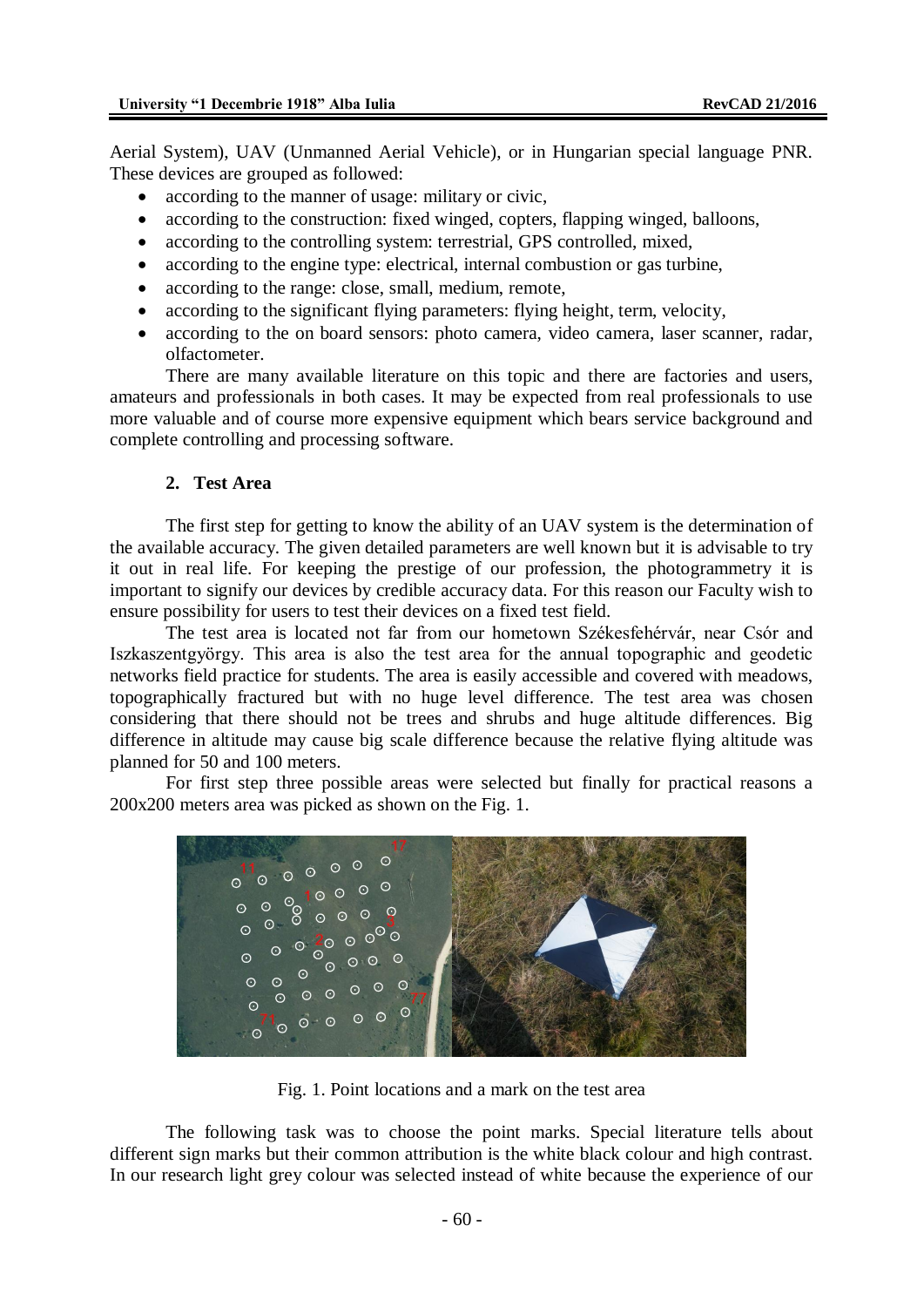former field work showed us that the white colour is not well recognisable in full sunshine. Although the point marks containing concentric circles are more widespread, point marks containing opposing triangles were chosen instead (Fig. 1.).

The size of the point marks are 50x50 centimetres in order to be visible in case of higher or lower flying altitude. They are made of waterproof plastic and cardboard (see Fig. 1.).

On the field, the corners and midpoints were set out first using the Real Time Kinematic (RTK) measuring method on the bases of previously calculated coordinates. All the other point marks were installed among these points of an average 33 meters distance. The distances between the points are approximate. Some points were shifted some meters away due to topographic difficulties. The point were fixed by nails and were numbered from 11 to 17, 21 to 27… 71 to 77 matched to rows and columns. On Fig. 2. the ground control points are marked with red circles for the aerial triangulation.



Fig. 2. Location and numbering of point marks

Unfortunately, the points 64 and 71 were disappeared for unknown reasons although they are not visible from the road. The geodetic coordinates of the points were measured with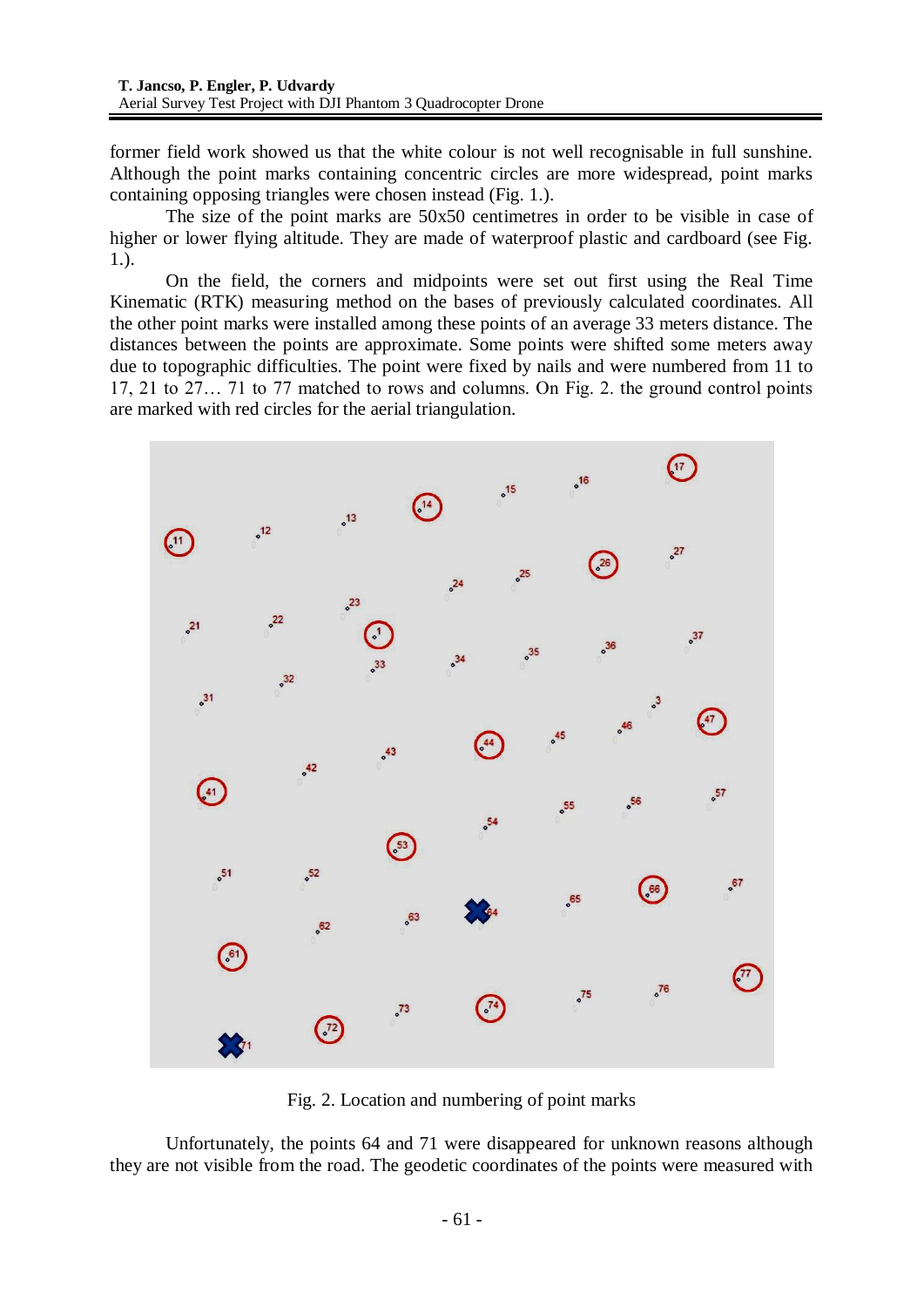total station from a previously fixed base point. The aim was to reach the centimetre accuracy, and at the same time, the positions were defined using GPS measurements as well.

#### **3. Phantom DJI 3**

#### **3.1. Technical data**

Our Faculty has a DJI Phantom 3 Advanced aircraft (Fig. 3.). This UAV is available from the middle of 2015 and has more new features e.g. safer indoor use. The whole equipment is 1280 grams and its maximum ascend speed is 5 km/h and maximum horizontal speed is around 45 km/h. The UAV is equipped with GPS/Glonass receiver and has a precise 3 axis gimbal for good performance. The maximum operating range is more than 2 kilometres and the 4480 mAh LiPo battery operates for 22 minutes per charges.

Autopilot and 'GO HOME' function is available at any time or at less than 20 percent battery operation time. During flight an almost real time video (latency is 220 ms) is available thanks to DJI's Lightbridge technology.

The on board camera is a Sony EXMOR 1/2.3" camera which has 12.4 million effective pixels (the total pixels are 12.76 millions). The lens has a FOV of 94° with 20 mm focal length (35 mm format equivalent) and with f/2.8. The ISO range is 100-3200 for video recording and 100-1600 for photos. The shutter speed varies between 8 and 1/8000 seconds.

A new technology helps to fly safe indoor as the UAV is equipped with ultrasound sensors. The still photography modes contains single shot, burst shooting (3/5/7 shots), auto exposure and time lapse. The video mode contains 2.7K, FHD and HD.

The DJI GO application is available for IOS and Android. We use this device with Samsung Galaxy3 8" tablet.



Fig. 3. DJI Phantom 3 Advanced UAS (source: DJI.com)

#### **3.2. Taking Photos**

The images were taken on November 20 and 23, 2015. At first time it was a cloudy day and the images had no shadows at all. At second time the weather was sunny and the images were full of shadows and it was really surprising to see how the terrain details were visible and expressive. We managed to get 11 images organized in 4 strips with relative flight height of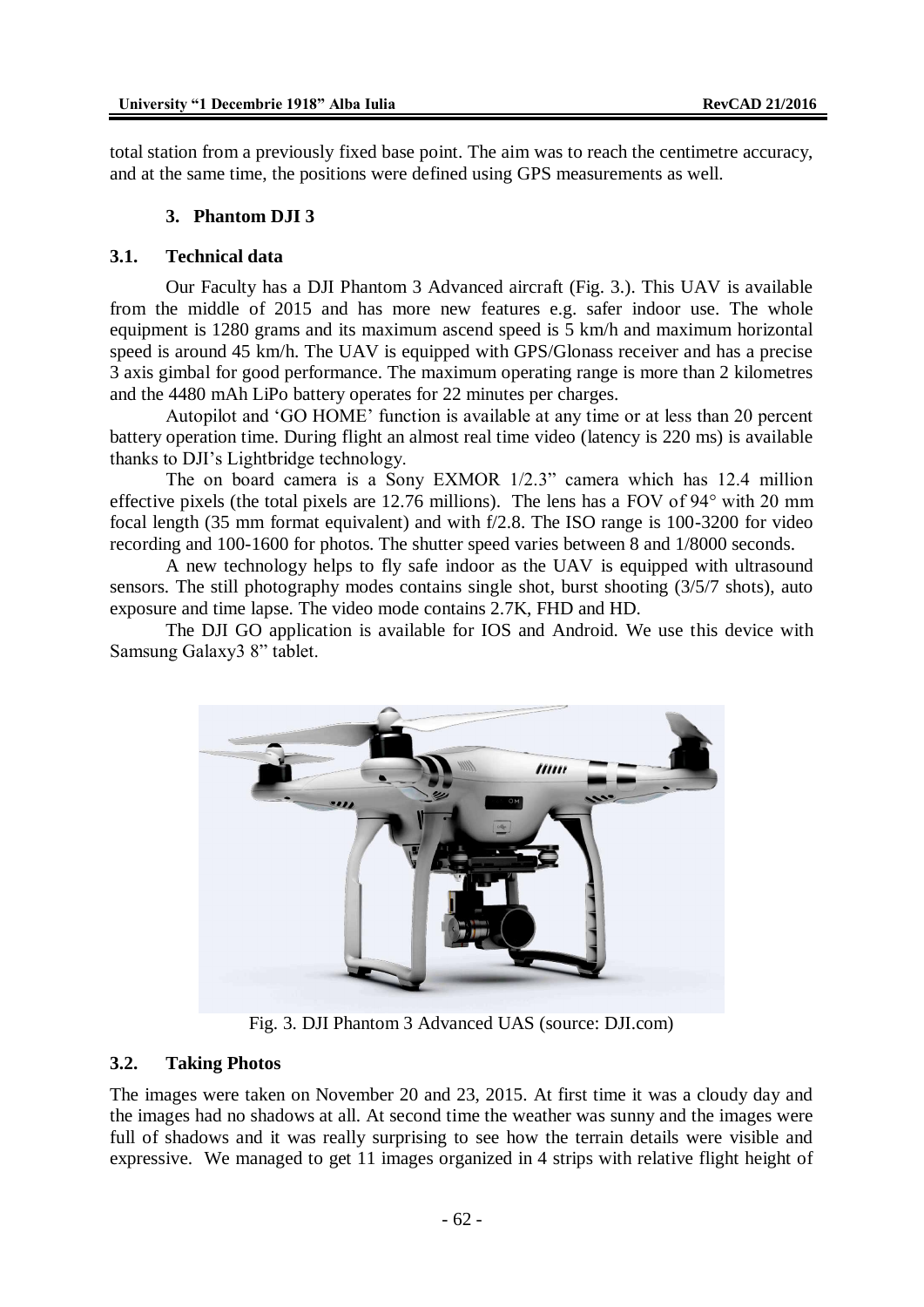100 m and with the approximate projection centres above the following marked points: strip1: 22, 24, 26; strip2: 34, 36; strip3: 42, 44, 46; strip4: 62, 64, 66 (see also Fig. 4.).

# **4. Aerial triangulation**

# **4.1. Orientation and Measurement in Photomod**

After pre-processing and improving the bright and contrast on images we started the orientation process of 11 images in Photomod Lite v4.4. [2]. The interior orientation meant simply to key in the camera parameters.

The next step was to measure the ground control points (GCPs). Each GCP should be measured only on one image at this stage. Later the occurrences of a GCP are measured in parallel with the measurement of tie points. Altogether we measured 14 GCPs covering the whole test field.

The next phase was to measure at least two tie points between the models and strips. This task was not always obvious, because the images were taken with different rotation angles in kappa and therefore the measurement of tie points was not an easy task at some places.

After the measurement of tie points we had to measure Gruber points for the relative orientation of models. During this procedure we measured also the missed GCPs. For the relative orientation the software needs at least 6 points. At some places we measured more.

Finishing the measurement we could build the block scheme and we could start the block adjustment procedure in Photomod Solver [3], (Fig. 4.).



Fig. 4. Bundle adjustment in Photomod Solver

# **4.2. Bundle Adjustment with BINGO**

In order to have better results we decided to repeat the bundle block adjustment using the BINGO v6.8 software. The initial values of the exterior orientation elements were taken from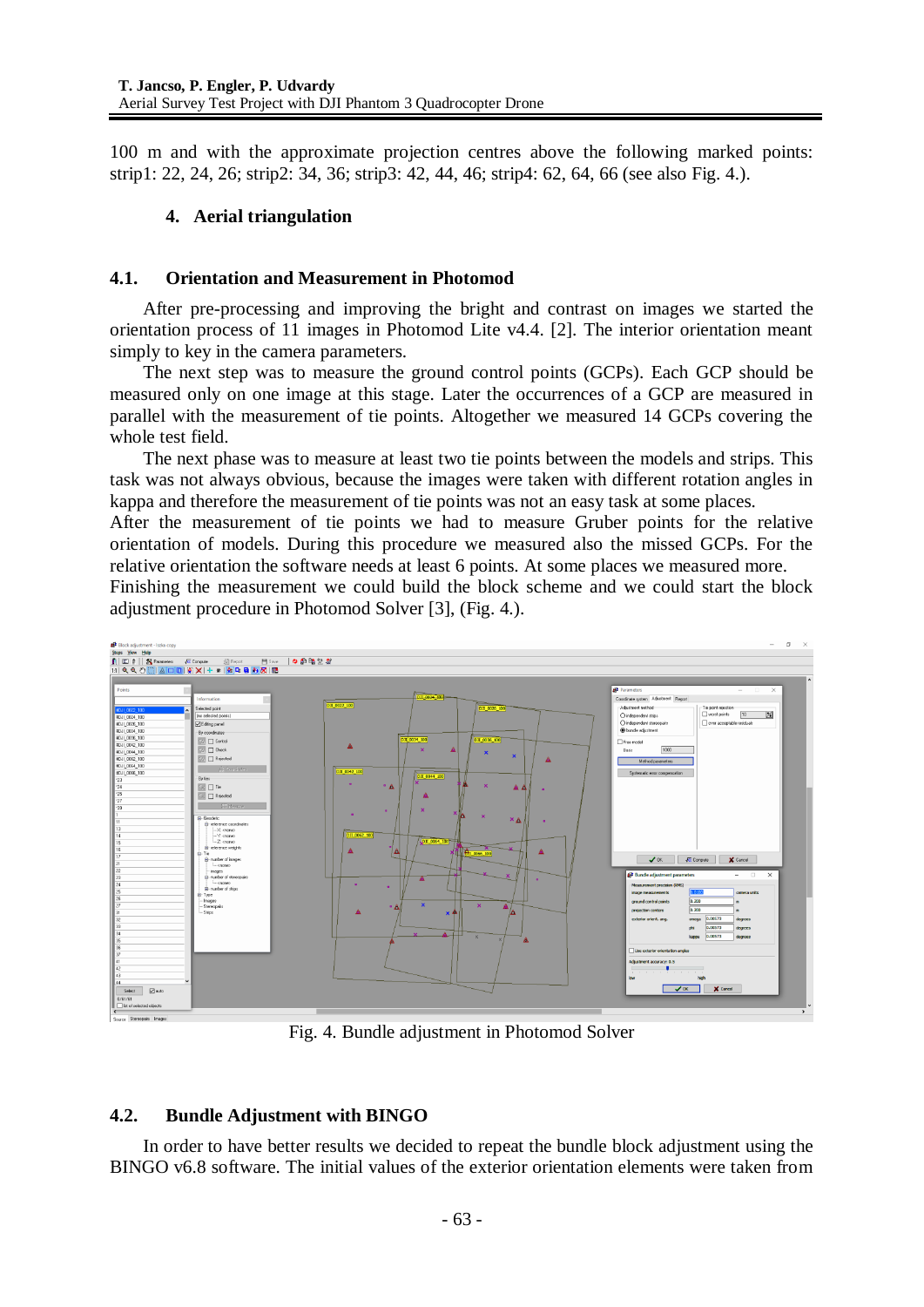Photomod Solver, so we expected only small corrections. Before running the BINGO we decided to add the camera calibration process to the adjustment and referring to the BINGO manual [1], we added two additional parameters to correct the systematic image errors. The final report of results is shown on Fig. 5. The sigma0 is 1.3 microns, which is acceptable. Since the adjustment procedure is optimised to the ground control points, the RMS errors of GCPs are extremely good, in X, Y it is only 3 mm and in Z it is 1 mm.



Fig. 5. BINGO adjustment report page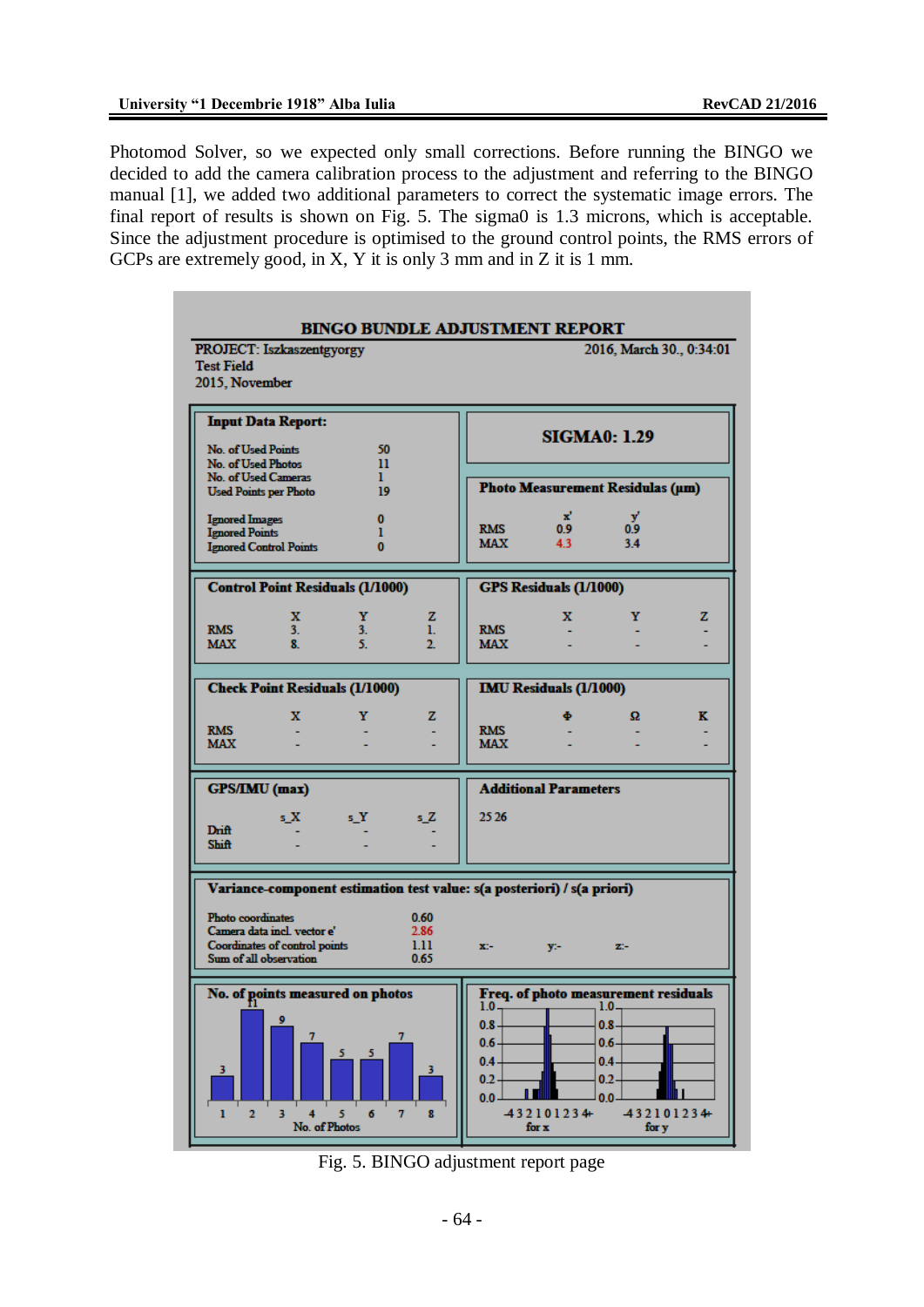# **4.3. Summary of Results and conclusions**

The ground resolution of images were about 3.5 cm, and we gained almost this value in accuracy. We could check the residuals on new points and calculate the RMS errors using only the coordinates of the new ground points. We could do this calculation, because these points were measured with high precision total stations and GPS receivers. The Table 1. shows the residuals and the RMS errors.

| No. | Y(m)        | to of ground points after the<br>X(m) | H(m)      | dY(m)    | dX(m)    | dH(m)    |
|-----|-------------|---------------------------------------|-----------|----------|----------|----------|
| 13  | 590 976.696 | 209 128.530                           | 245.683   | 0.020    | 0.110    | $-0.150$ |
| 15  | 591 039.213 | 209 139.678                           | 245.081   | 0.050    | 0.090    | $-0.160$ |
| 16  | 591 068.267 | 209 143.279                           | 244.126   | 0.010    | 0.060    | $-0.100$ |
| 21  | 590 915.185 | 209 085.711                           | 243.035   | 0.050    | 0.060    | 0.160    |
| 22  | 590 947.857 | 209 088.317                           | 246.838   | $-0.030$ | 0.020    | 0.090    |
| 23  | 590 978.066 | 209 095.173                           | 248.572   | 0.010    | 0.040    | $-0.050$ |
| 24  | 591 018.813 | 209 102.740                           | 245.292   | $-0.030$ | 0.030    | $-0.070$ |
| 25  | 591 045.122 | 209 106.537                           | 244.924   | 0.020    | 0.030    | $-0.030$ |
| 27  | 591 105.680 | 209 115.265                           | 243.955   | $-0.050$ | 0.010    | 0.050    |
| 31  | 590 920.663 | 209 057.335                           | 242.932   | 0.060    | 0.090    | 0.110    |
| 32  | 590 952.203 | 209 065.020                           | 246.550   | $-0.040$ | $-0.040$ | 0.110    |
| 33  | 590 987.957 | 209 070.636                           | 248.690   | $-0.020$ | 0.000    | 0.000    |
| 34  | 591 019.411 | 209 073.002                           | 245.838   | $-0.030$ | $-0.020$ | 0.010    |
| 35  | 591 048.580 | 209 075.481                           | 243.145   | 0.000    | 0.010    | $-0.020$ |
| 36  | 591 078.650 | 209 078.298                           | 244.758   | $-0.060$ | $-0.010$ | 0.000    |
| 37  | 591 113.272 | 209 081.907                           | 244.414   | $-0.040$ | $-0.010$ | $-0.020$ |
| 42  | 590 960.934 | 209 029.727                           | 243.404   | $-0.040$ | 0.010    | 0.060    |
| 43  | 590 992.339 | 209 036.357                           | 245.779   | $-0.010$ | $-0.020$ | 0.000    |
| 45  | 591 058.808 | 209 042.718                           | 243.002   | 0.000    | $-0.010$ | 0.010    |
| 46  | 591 085.014 | 209 046.670                           | 242.243   | $-0.040$ | $-0.020$ | 0.000    |
| 51  | 590 927.720 | 208 988.394                           | 235.802   | 0.030    | $-0.010$ | $-0.040$ |
| 52  | 590 962.085 | 208 988.560                           | 238.448   | $-0.020$ | $-0.020$ | 0.010    |
| 54  | 591 032.259 | 209 008.635                           | 242.192   | $-0.040$ | $-0.030$ | 0.060    |
| 55  | 591 062.374 | 209 014.878                           | 241.908   | 0.000    | $-0.010$ | $-0.010$ |
| 56  | 591 088.832 | 209 016.827                           | 240.689   | $-0.020$ | $-0.020$ | 0.020    |
| 62  | 590 966.545 | 208 967.388                           | 235.346   | $-0.040$ | $-0.030$ | $-0.070$ |
| 63  | 591 001.480 | 208 970.960                           | 237.028   | 0.010    | $-0.020$ | $-0.070$ |
| 65  | 591 064.864 | 208 978.301                           | 236.981   | 0.030    | $-0.020$ | $-0.330$ |
| 73  | 590 997.673 | 208 934.788                           | 232.139   | 0.050    | $-0.090$ | $-0.070$ |
| 75  | 591 069.227 | 208 940.480                           | 230.632   | 0.080    | $-0.040$ | $-0.160$ |
| 76  | 591 099.497 | 208 942.433                           | 230.137   | 0.070    | 0.070    | $-0.040$ |
|     |             |                                       | $RMS$ (m) | 0.038    | 0.044    | 0.094    |

Table 1. Residuals of ground points after the bundle adjustment

The main task was to prove the capability of a DJI Phantom 3 quadrocopter in aerial surveying. The test field with 49 marks was ideal to carry out the investigation. Our goal was